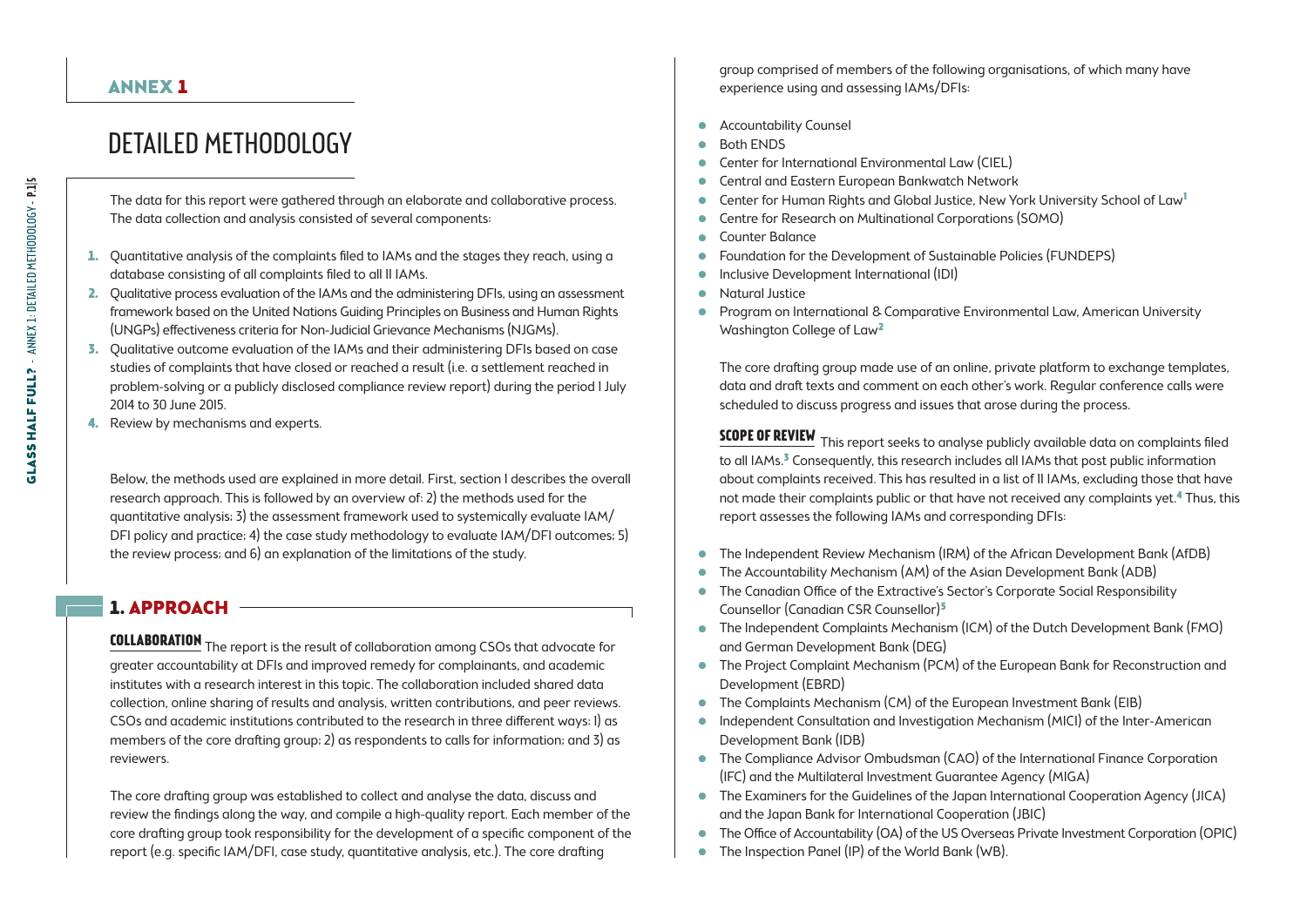**Case universe** The quantitative analysis of the complaints in Chapter 2 pulls from a database containing all publicly-reported cases filed with IAMs. To ensure the qualitative evaluation relates to recent practices, the cases for more in-depth analysis (i.e. case studies, analysis of reasons for case closure without reaching substantive phase, case boxes) were drawn from the one-year period prior to publishing this report: 1 July 2014 to 30 June 2015. 6

**Sources of information** This report aims to evaluate the IAMs/DFIs from a users' perspective. Accordingly, information that would not be available to users (such as information internal to the IAMs or the DFIs) is not used in this report. The data were collected solely from publicly available information, or directly from the users of the mechanisms. When the IAMs provided supplementary information during the review period, this is made explicit in the report text and/or footnotes.

**EXPERT INPUT** Because one of the main aims of the current report is to provide a usercentred evaluation of IAMs and their corresponding DFIs, an important element in each of the research stages was to seek input from those with experience in using the mechanisms, supplementing the experience of members of the research team. This input was solicited at several stages in the research process and on several subjects, by means of requests distributed through existing networks of CSOs working on DFIs and IAMs. The following calls for expert input were made:

- . Call for verification of and additions to the list of cases within the case universe;
- . Online questionnaire assessing the functioning of each mechanism and the corresponding DFI;
- . Call for description of active cases and cases closed without reaching a substantive stage within the case universe.

# 2. Quantitative analysis of the mechanisms

 The quantitative analysis of the mechanisms provided in Chapter 2 is based on a database with information on complaints filed at all IAMs since their establishment through to 30 June 2015.7 Information on the cases was collected from the mechanisms' websites and their annual reports or similar publications produced by the mechanisms themselves, and included data per mechanism on the type of complaint, the stage of the complaint process and the results, if any.

A few methodological points related to the overall quantitative analysis of this report bear emphasising. First, the pool of cases analysed in Chapter 2 was often limited to 'concluded' cases. 'Concluded' cases are those that are either closed or in monitoring. This limitation was imposed to balance simplicity, clarity and completeness. By restricting the analysis to cases closed or in monitoring, the analysis avoids inaccuracies resulting from

including active cases that have not had a chance to reach certain stages of the process. Additionally, including cases that are still in monitoring, rather than limiting the analysis to only closed cases, ensures that some of the most successful cases at IAMs – those that have produced a result needing to be monitored – are included in the analysis.

Second, the quantitative analysis frequently references complaints that reach a 'substantive' phase of the process. In such instances, a 'substantive' phase refers to either problem-solving or compliance review. What is being measured is simply how often a dialogue process or a full compliance investigation was initiated, not how often they were actually completed. Moreover, complaints that may have technically entered a mechanism's problem-solving or compliance review process, but ended prior to initiation of a dialogue or a full investigation, were not counted as reaching a substantive phase. For example, complaints that ended at the appraisal stage of compliance review were not counted as having reached compliance review.

Third, in this analysis, a 'result' was counted in any case that produced a settlement reached in problem-solving and/or a publicly disclosed compliance review report. Where possible, the analysis attempted to report only those settlements involving substantive agreements on issues raised in complaints, excluding settlements that concerned only procedural agreements regarding the conduct of the dialogue process or minor agreements about interim issues. However, detailed information about settlements was usually not available, and data concerning settlements was based on information reported by the IAMs themselves. This means that, where the IAM and the complainants disagree over what constitutes a settlement in their case, inaccuracies may result. Since, for this part of the research, researchers did not follow up with complainants to determine their perspective, it is important to note that recording a case as involving a settlement did not entail a judgement on the quality or acceptability of that settlement. It simply means that, based on information provided by the IAM involved, a substantive (non-procedural) agreement appears to have been reached.

In some calculations involving the percentage of cases reaching problem-solving or compliance review, or achieving a result (an outcome that relies on a complaint first reaching a substantive phase), the analysis controlled for cases that were filed at a mechanism that did not offer both functions or were restricted to compliance review because of the type of filer.8

Finally, the quantitative analysis includes data regarding the types of organisations and actors that file or otherwise support complaints. For these purposes, a filer is a party that formally signs the complaint or is formally identified in the complaint as a representative of complainants. Filers are also usually reported as such by IAMs. An organisation supporting a complaint is generally not named in the complaint, or is named in a supporting capacity only. While some of the information on supporting organisations is publicly available, much of it is not. Therefore, the data collected regarding supporting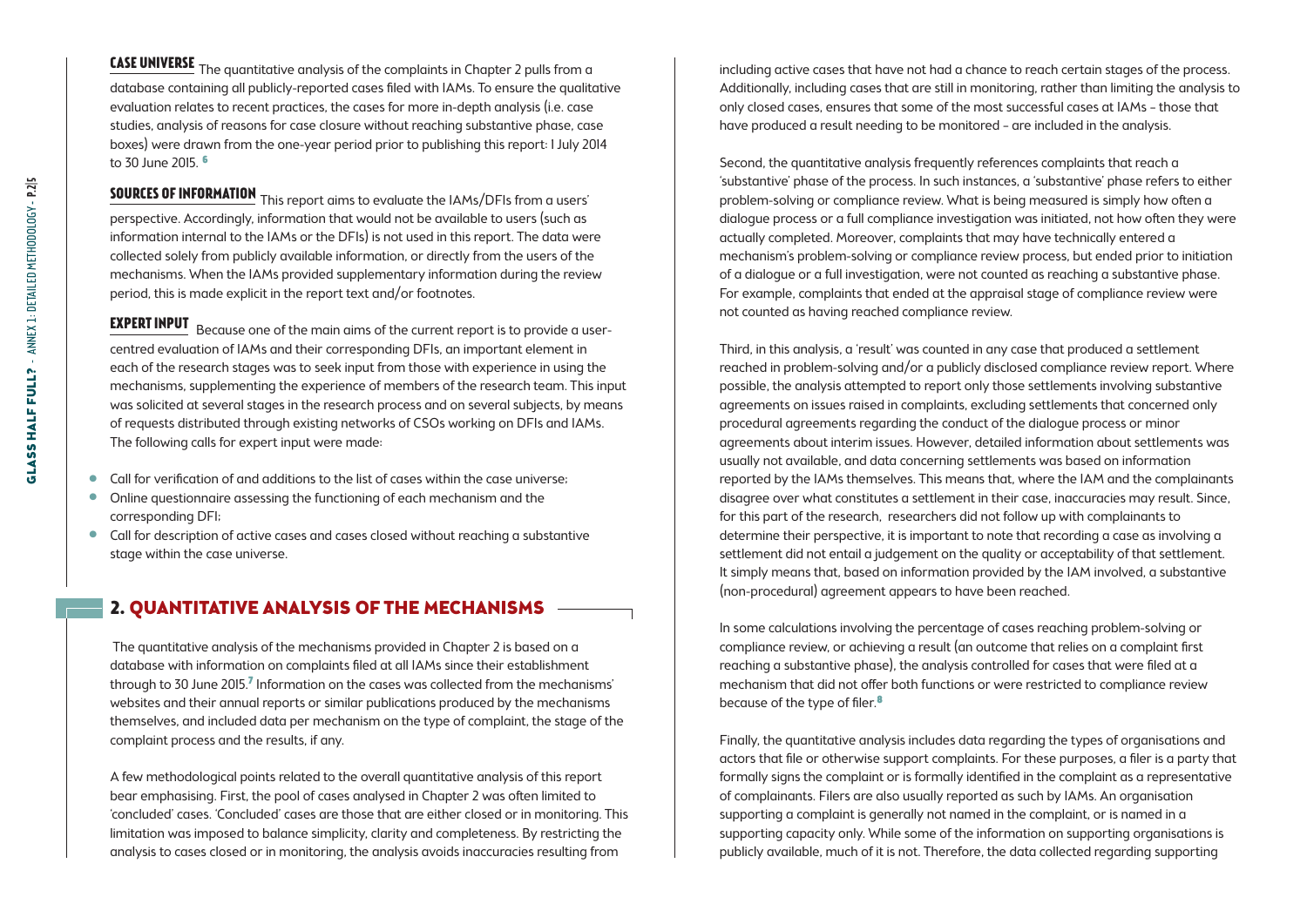organisations relied heavily on self-reporting from CSOs themselves. This was the only aspect of the quantitative analysis that did not rely exclusively on publicly available information.

Notes on regression analysis: Chapter 2 of the report includes a regression analysis assessing the effect that CSO involvement has on a complaint's odds of eventually achieving results. Only concluded, eligible complaints were included in this analysis.

The regression performed was a binary logistic regression. The dependent variable tracked whether or not a result was achieved in a given complaint. It was coded 1 for 'result achieved' and 0 for 'no result'. To analyse the effect of CSO involvement on the odds that complaints achieved results, dummy variables were created that tracked complaints that were filed by individuals or local community organisations without the support of a CSO (this was the omitted dummy variable), complaints that involved only a domestic CSO, and complaints that involved an international CSO, either alone or in conjunction with a domestic CSO. 'Involvement' of a CSO includes involvement as either a complaint filer or supporter.

Dummy variables were also included, as control variables, for the IAM at which complaints were filed. Although all IAMs were included as dummy variables, except for the ADB AM (this was the omitted dummy variable), some of the variables for the smaller IAMs were omitted because they predicted success or failure perfectly. However, only ten observations were lost due to these omissions.

Table 1 shows a detailed summary of regression analysis results.

#### **Table 1:** Regression of CSO Involvement on Whether Complaints Achieved Results

Number of observations: 210 Pseudo r<sup>2</sup>: 0.2486

| ODDS RATIO | <b>95% CONFIDENCE INTERVAL</b> |
|------------|--------------------------------|
| 2.725      | [1.173, 6.33]                  |
| 1.389      | [0.646, 2.985]                 |
| 0.556      | [0.068, 4.580]                 |
| 0.219      | [0.057, 0.846]                 |
| (omitted)  |                                |
| 0.332      | [0.032, 3.500]                 |
| 1.484      | [0.125, 17.556]                |
| 0.014      | [0.002, 0.099]                 |
| (omitted)  |                                |
| 0.931      | [0.200, 4.330]                 |
| (omitted)  |                                |
| (omitted)  |                                |
| (omitted)  |                                |
| 0.467      | [0.084, 2.590]                 |
| (omitted)  |                                |
| 2.772      | [0.737, 10.425]                |
|            |                                |

### 3. Qualitative process evaluation of the IAMs/DFIs

The qualitative assessment of the functioning of the IAMs and the corresponding DFIs is a core aspect of the present research. For this purpose, an assessment framework was developed on the basis of the effectiveness criteria for Non-Judicial Grievance Mechanisms (NJGM) described in Principle 31 of the UNGPs. The effectiveness criteria apply to all State-based and non-State-based grievance mechanisms, and to both adjudicatory and dialogue-based mechanisms. Although intended for use in the business and human rights arena, the authors consider the effectiveness criteria – that a grievance mechanism be legitimate, accessible, predictable, equitable, transparent, rightscompatible and a source of continuous learning – to be relevant to a broader context and generally consistent with criteria used by CSOs prior to the development of the UNGPs.

The assessment framework can be found in Annex 2. The assessment framework includes each of the UNGPs criteria, and for each criterion several indicators were developed. These indicators guided the researchers in their assessment and provided consistency in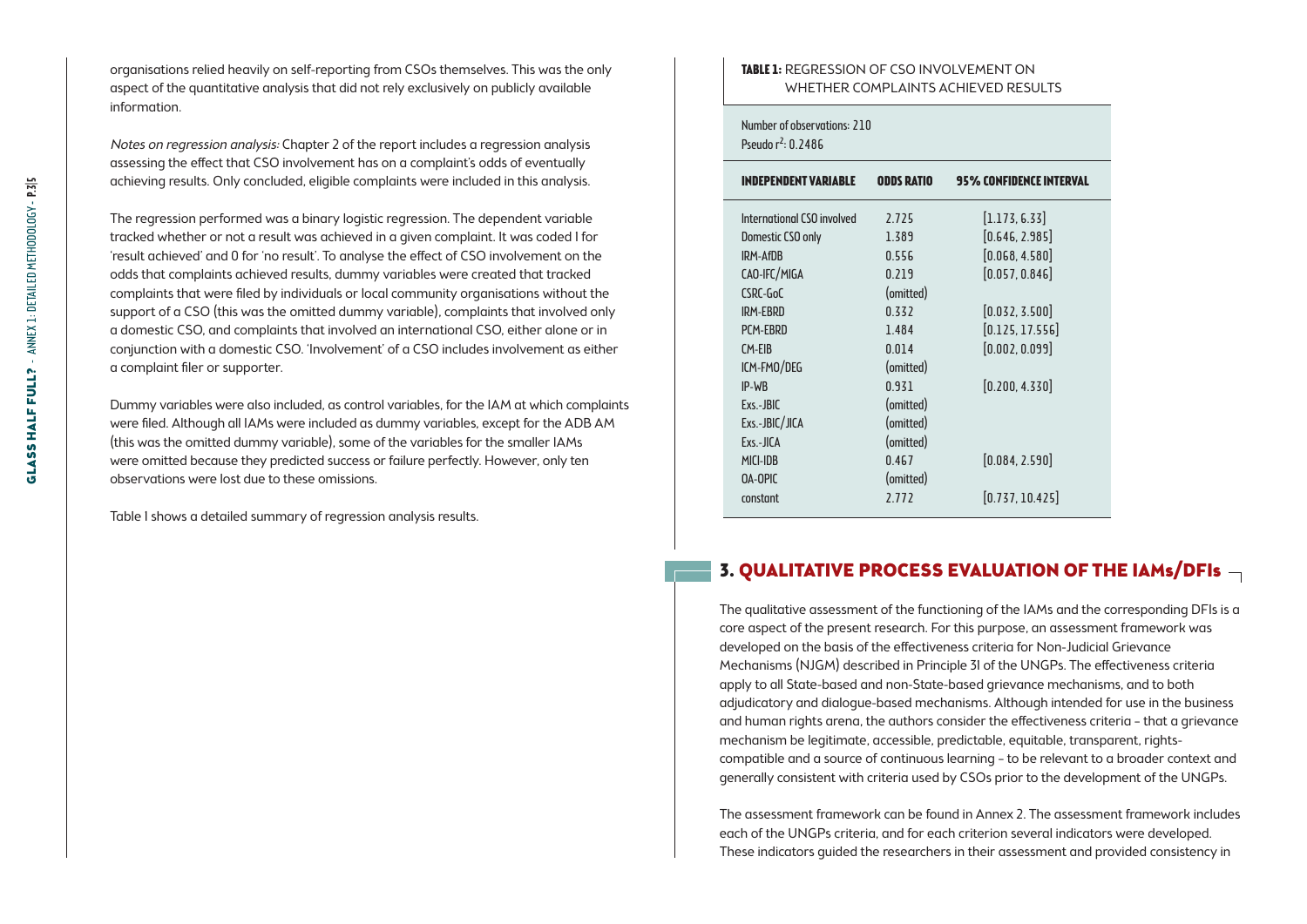interpretation of the criteria. The framework assesses the mechanism and DFI separately. In this way, the research acknowledges that the effectiveness of a mechanism is also dependent on the functioning of its administering DFI. Furthermore, the assessment framework distinguishes between the policies and practices of both IAM and DFI, in order to capture potential differences between the two.

The policy-related assessment is based on publicly available information, mainly from the websites of the IAMs and DFIs. The data collected were enriched by feedback from the mechanisms (see further below). The practice-related assessment is based on an online questionnaire distributed through the authors' existing networks to CSOs with experience using the mechanisms (see Annex 3). This online questionnaire resulted in 27 responses from CSOs, unevenly distributed across IAMs/DFIs. It should therefore not be considered as a survey tool that delivered quantifiable data, but as a method to systematically gather qualitative information about actual experiences.

In addition to this systemic, qualitative, overall assessment of the IAMs and their corresponding DFIs, an effort was made to collect information on both active and rejected cases per mechanism within the research period. The information on active cases was solicited through an online call for input, using a simple Word template for CSO experts involved in active cases to fill out. The limited data this delivered is included in text boxes in Chapters 3 and 4.

## 4. Qualitative outcome evaluation of complaints

The last component of the research involves case studies of complaints that reached a result during the research period after going through either compliance review or mediation. This part of the research was designed to capture the ability of the mechanism and the DFI to provide remedy from the perspective of the rights-holders: the complainants, i.e. those adversely affected by the investments. Ultimately, the satisfaction of the complainants with the procedures and outcomes of the complaint processes is the most important indicator of the ability of the IAMs/DFIs to provide remedy, and one that is rarely captured.

In the research period (1 July 2014 – 30 June 2015) 12 cases had reached a result (i.e. one in which there has been a settlement reached in problem-solving and/or a publicly disclosed compliance review report) and thus qualified for a case study. While planning case studies for all 12 cases, the research team tried to reach complainants for only eight of these cases, because of resource constraints. This effort was successful in six cases. One case study that does not strictly meet the case selection criteria was added, because it seemed to match the criteria at first sight (for further information, see Section 4.2), bringing the total number of case studies to seven. The principal reasons for the difficulty in reaching complainants were: 1) anonymity of the complainants; 2) limited means of communication available to the complainants; 3) complainants' fear of retaliation for participating in the study.

For the cases in which the researchers were able to contact the complainants, interviews were conducted with one or more of the complainants. The interview questions were designed to measure satisfaction both with processes and outcomes. Again, the UNGP effectiveness criteria were used to design the interview questions. For each criterion, several in-depth questions were developed to measure the complainants' satisfaction. Also for this part of the assessment, specific attention was paid to evaluate the activities of the DFI and mechanism separately. The interviews were semi-structured. This means that all interviewers used the same questions to measure satisfaction, allowing for systematic data collection. However, the interviewers were also open to any additional comments from the complainants. This resulted in the collection of rich and detailed data. The interview questions are available in Annex 4.

The results of these interviews are presented as case studies in Section 4.2. In some case studies, when available, interview data was combined with secondary information on the case. Again, case studies were not conducted for all IAMs/DFIs, either because they did not have any cases that met our selection criteria in the research period, or because we were unable to contact the complainants.

The case studies should be read as inherently subjective assessments of the satisfaction of one or more of the complainants in the case. The assessments do not necessarily reflect the perspectives of all complainants in the case, as they could not all be reached. Nevertheless, these subjective assessments are an important indicator of the success of the mechanisms and the corresponding DFIs in providing remedy to people adversely affected by DFI-financed activities, since it is these same people for whom the IAMs/DFIs are expected to provide remedy.

#### 5. Review

All mechanisms mentioned in this research report have been given the opportunity to review and comment on a near-final draft of the full report. The review was intended not only to avoid inaccuracies but also served as a method to collect additional information from the IAMs that the research team was unable to collect from public sources. In cases where the mechanisms indeed provided such non-public information, we have clearly indicated this in the text. The authors of the report incorporated the comments as appropriate; however, they remain solely responsible for its contents.

In addition to a review by each of the mechanisms covered in this report, a draft version of the report was reviewed by a number of highly regarded experts with research experience in this field. Their comments considerably improved the report, and their contributions are noted in the acknowledgements.